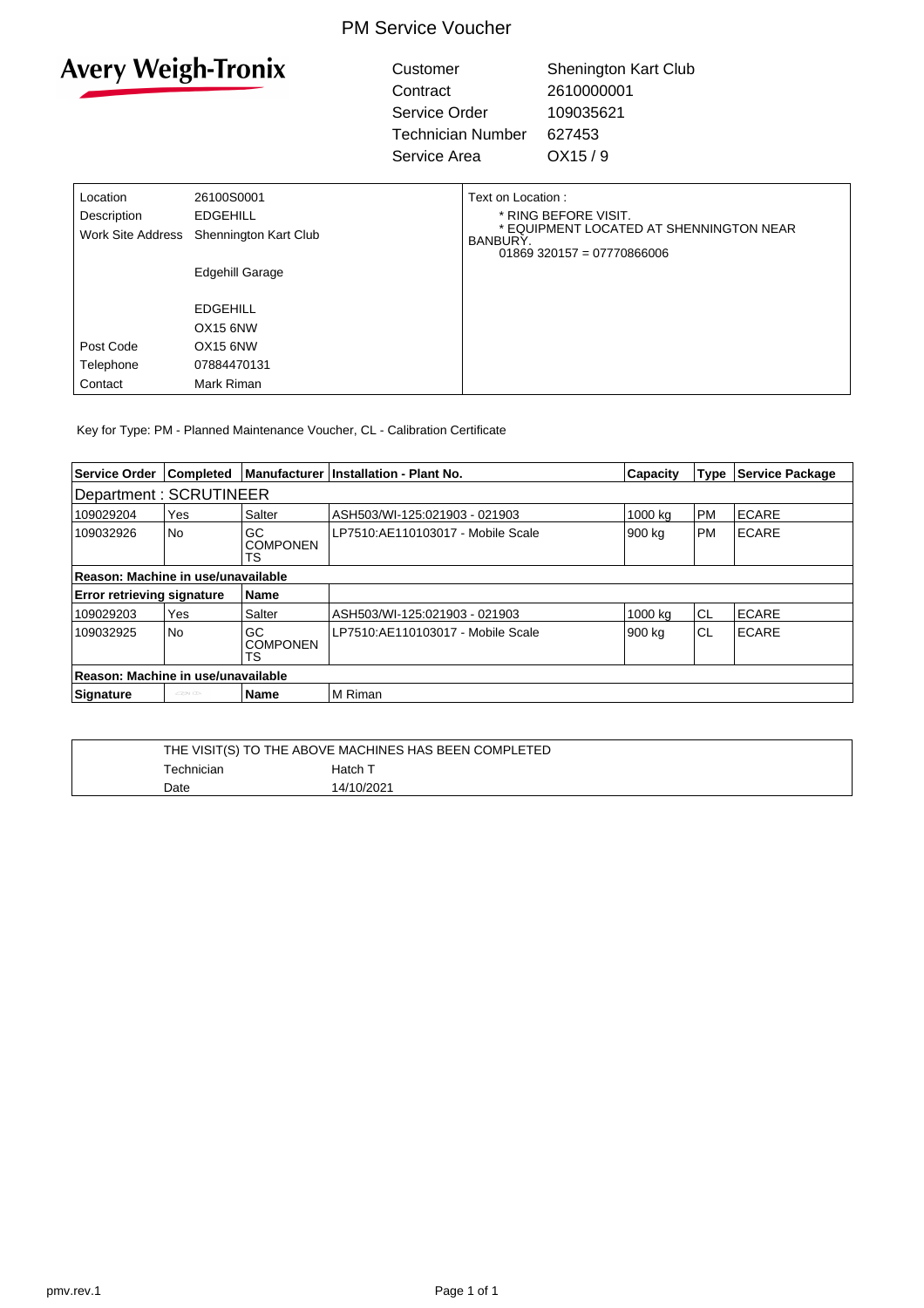# **Avery Weigh-Tronix**

## **Calibration Certificate**

**www.averyweigh-tronix.com**  Avery Weigh-Tronix Foundry Lane, Smethwick West Midlands, B66 2LP

**Tel:**  0845 900 22 44

 $\lceil$ 



**Customer Details** 

Name : Address : Edgehill Garage Shennington Kart Club

> Edgehill OX15 6NW

Contact Name : Mark Riman Telephone No. 07884470131

### **Certificate No. 109029203/0101**

**Date of Calibration : Next Calibration Due :**  Sep 2022 14/10/2021

| Agreement No. 2610000001                |                       |                         |
|-----------------------------------------|-----------------------|-------------------------|
| Location:<br><b>EDGEHILL</b>            |                       |                         |
| Department : SCRUTINEER                 |                       |                         |
| Plant Number: 021903                    | <b>Off Centre</b>     | 3<br>$\mathbf{2}$       |
| Manufacturer: Salter                    | <b>Loading Test 1</b> | $\overline{\mathbf{4}}$ |
| Model:<br>ASH503/WI-125                 | <b>Test Point</b>     | As Found                |
| Serial No:<br>021903                    |                       | Reading                 |
| Capacity:<br>1000 kg                    | 350.0 kg              | 350.0 kg                |
| Resolution:<br>$0.5 \text{ kg}$         | $350.0$ kg            | 350.0 kg                |
| Tolerance:<br>$+/-1.5$ kg               | $350.0$ kg            | 350.0 kg                |
| Calibration Frequency : 01 x P.A - Both | 350.0 kg              | 350.0 kg                |

| <b>Linearity / Accuracy Test</b> |                     |                       |                       |                         |
|----------------------------------|---------------------|-----------------------|-----------------------|-------------------------|
| <b>Test Point</b>                | As Found<br>Reading | As Found<br>Deviation | Definitive<br>Reading | Definitive<br>Deviation |
| $0.0 \text{ kg}$                 | $0.0 \text{ kg}$    | $0.0 \text{ kg}$      | $0.0 \text{ kg}$      | $0.0$ kg                |
| $50.0 \text{ kg}$                | $50.0 \text{ kg}$   | $0.0$ kg              | $50.0 \text{ kg}$     | $0.0$ kg                |
| $100.0$ kg                       | $100.0$ kg          | $0.0 \text{ kg}$      | $100.0$ kg            | $0.0$ kg                |
| $200.0$ kg                       | $200.0$ kg          | $0.0$ kg              | $200.0 \text{ kg}$    | $0.0$ kg                |
| $300.0 \text{ kg}$               | $300.0 \text{ kg}$  | $0.0 \text{ kg}$      | $300.0 \text{ kg}$    | $0.0$ kg                |
| $400.0 \text{ kg}$               | $400.0 \text{ kg}$  | $0.0$ kg              | $400.0 \text{ kg}$    | $0.0$ kg                |
| $500.0 \text{ kg}$               | 499.5 kg            | $-0.5 \text{ kg}$     | 499.5 kg              | $-0.5$ kg               |

| <b>Off Centre</b>        | 2<br>3              |                       | <b>End-Middle-End</b> |                         |
|--------------------------|---------------------|-----------------------|-----------------------|-------------------------|
| <b>Loading Test</b><br>1 |                     | or                    | $1 - 2 - 3$           |                         |
| <b>Test Point</b>        | As Found<br>Reading | As Found<br>Deviation | Definitive<br>Reading | Definitive<br>Deviation |
| $350.0$ kg               | 350.0 kg            | $0.0 \text{ kg}$      | $350.0 \text{ kg}$    | $0.0 \text{ kg}$        |
| 350.0 kg                 | 350.0 kg            | $0.0 \text{ kg}$      | 350.0 kg              | $0.0$ kg                |
| 350.0 kg                 | 350.0 kg            | $0.0 \text{ kg}$      | $350.0 \text{ kg}$    | $0.0 \text{ kg}$        |
| $350.0 \text{ kg}$       | 350.0 kg            | $0.0 \text{ kg}$      | $350.0 \text{ kg}$    | $0.0 \text{ kg}$        |

| <b>Test Weight Details</b>                                      | <b>Repeatability Test</b> |                    |                  |                    |                    |  |
|-----------------------------------------------------------------|---------------------------|--------------------|------------------|--------------------|--------------------|--|
| Weight Set No. & Certificate No.                                | Test Point                | As Found           | As Found         | Definitive         | Definitive         |  |
| T234:UK210539                                                   |                           | Reading            | Deviation        | Reading            | Deviation          |  |
|                                                                 | $350.0 \text{ kg}$        | $350.0 \text{ kg}$ | $0.0 \text{ kg}$ | $350.0 \text{ kg}$ | $0.0$ kg           |  |
|                                                                 | $350.0 \text{ kg}$        | $350.0 \text{ kg}$ | $0.0 \text{ kg}$ | $350.0 \text{ kg}$ | $0.0$ kg           |  |
| Test weights and equipment are traceable to national standards. | $350.0$ kg                | $350.0 \text{ kg}$ | $0.0 \text{ kg}$ | $350.0$ kg         | $0.0\ \mathrm{kg}$ |  |

This certificate complies with the United Kingdom Weighing Federation Calibration Code of Practice for non-automatic weighing instruments.

| <b>Comments</b>                                                                                     | <b>Tolerances</b>                                                                                                                                  |  |  |
|-----------------------------------------------------------------------------------------------------|----------------------------------------------------------------------------------------------------------------------------------------------------|--|--|
| Machine tested to 500kg only as no appropriate make up weight was available.<br>Make-up weight used | Unless otherwise agreed tolerances will be<br>those permitted by current Weights and<br>Measures Regulations for Class III<br>machines as follows: |  |  |
| For key calibration information please login to https://averyweigh-tronix.com                       | 0-500 divisions<br>$+/- 1$ divn.<br>$>500-2000$ divisions<br>$+/- 2$ divn.<br>$+/-$ 3 divn.<br>$>$ 2000 divisions                                  |  |  |

Technicians Name: Hatch T

## Customer Name: M Riman

 $C\!D\!V$ 

Technicians Signature:  $\overrightarrow{V}$  Customer Signature:

ITW Limited trading as Avery Weigh-Tronix. Registered Office: Nexus House, Station Road, Egham, Surrey, TW20 9LB, England. England No. 559693. QR381 Issue 4 Page 1 of 2